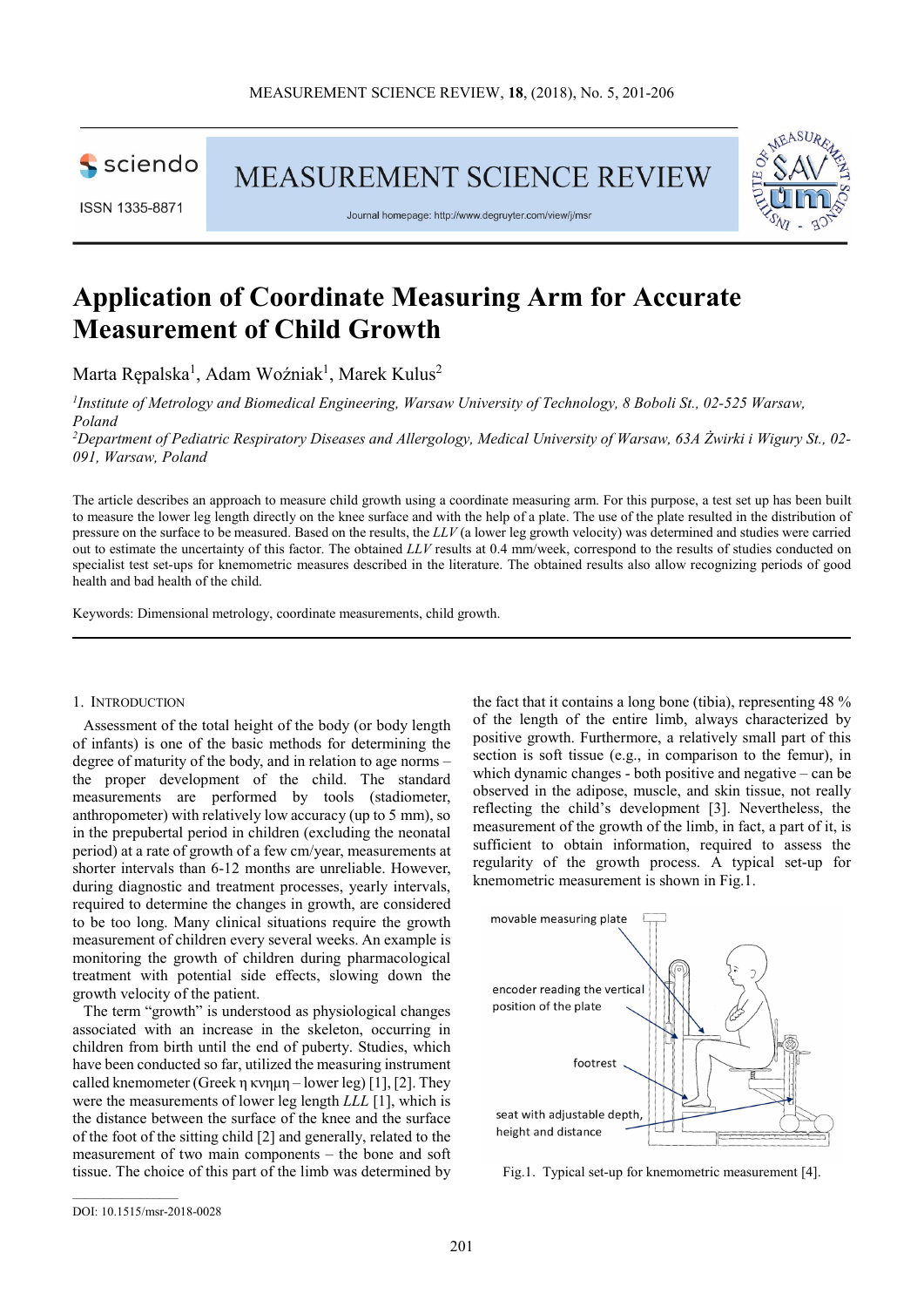Before proceeding to the first examination, the child sits down freely in a special chair with his/her arms crossed on the chest. Next, the height of the chair and the depth of the seat are adjusted so as to obtain an angle of approx. 90° between the thigh and lower leg so that the lower leg is perpendicular to the foot support. The measuring plate is lowered to the child's knee surface. The forward-back seat movement is then performed to find and record the highest reading - the largest distance between the foot surface and the highest point on the knee surface. Previous test set-ups for knemometric studies which have been performed until now were characterized by error (technical error) of  $\sim 0.2$  mm [1], [3]. Often, this value is also assumed for prototypes of new test set-ups, without carrying out the relevant metrological analysis [1], [4]. In general, such devices are rarely under hospital metrological supervision, current verification or periodic calibration. It should be known that the accuracy of the results depends on a number of factors. Deformations of soft tissue under the pressure, as well as the experience of the operator, are extremely important. Moreover, the realization of the measurement of a child's lower-leg growth is timeconsuming and bothersome for the little patient due to the need to stay still during the examination.

In medicine, other methods are also used to measure the geometry of the patient's body. For example, X-ray imaging methods that allow obtaining high accuracy images, [5], [6]. However, this method must be rejected in this case due to the need for frequent measurements of children. Also, noninvasive photogrammetric methods can be used in other areas, mainly related to the faulty posture evaluation, the effect of treatment and progress in patient's rehabilitation [7]- [9].

Nowadays, coordinate measuring techniques are going through rapid development. The first and still the most frequently used device is the coordinate measuring machine (CMM). However, over the past decade, portable variants of these devices, i.e. coordinate measuring arm, have grown in maturity, popularity, and accuracy [10]-[12]. Therefore, an attempt was made to use the coordinate measuring arm to measure child lower leg length growth and to evaluate this device from the metrological point of view.

## 2. EXPERIMENTAL SET-UP FOR THE MEASUREMENT OF THE CHILDREN'S LOWER LEG LENGTH

Experiments of measuring the lower leg length were conducted, using a specially designed test set-up, as shown in Fig.2., and the coordinate measuring arm. The test set-up has been designed to provide repeatable conditions of measurements, which are carried out during the following weeks. The increase of the length of the lower leg was determined by the measuring arm. The position of the child at the test set-up was determined by the position of the chair (1), which has adjustable seat height and depth. This solution was used to ensure a comfortable position for the child and the proper positioning of the thigh to the lower leg. The child's right foot was placed on the plate (2), the side walls of which determined the position of the ankle. In addition, the position of the right foot was blocked by the strap (3). The right angle between the surface of the thigh and the lower leg

was adjusted by a plate (4) supporting the tibia. The plate (4) had a mechanism for adjustment of the position of the height and depth, which limited the possible changes of the angle between the thigh and the lower leg. The movable plate (5), which was located at the level of the knee, provided additional support of the limb and reduced a deflection of the knee joint. Adjustment ranges of the movable parts – seats and plates (4), (5), (6), were chosen according to the geometric dimensions of the child.



Fig.2. The test set-up for the growth measurement of the children's lower leg length: a) overall view, b) assumed coordinate system.



Fig.3. View of the measurement of lower-leg growth of the child using the coordinate measuring arm: a) preparation for measurement set-up, b) measurement was performed directly on the surface of the knee - configuration I, c) configuration II.

In addition to determining the position of the child, the elements of the structure were connected with the coordinate system, as shown in Fig.2.b), which was related to the coordinates of the points, designated by the measuring arm. The 7-axis measuring arm MetrisNicon MCA II, applied for measurements, was equipped with a 6 mm probe tip. The point repeatability test of the measuring arm, according to the ASME B89.4.22, Single Point Articulation Test [13], is  $\pm$  28 µm. The experiment concerned one child – a girl (age 5), who grows properly. The measurement of the lower leg length was carried out with the weekly time interval, always at the same time of day (in the afternoon). A single operator performed the study. The test set-up, presented in this article, enabled to measure the increase in the length of the lower leg in two strategies. The first one was carried out by setting the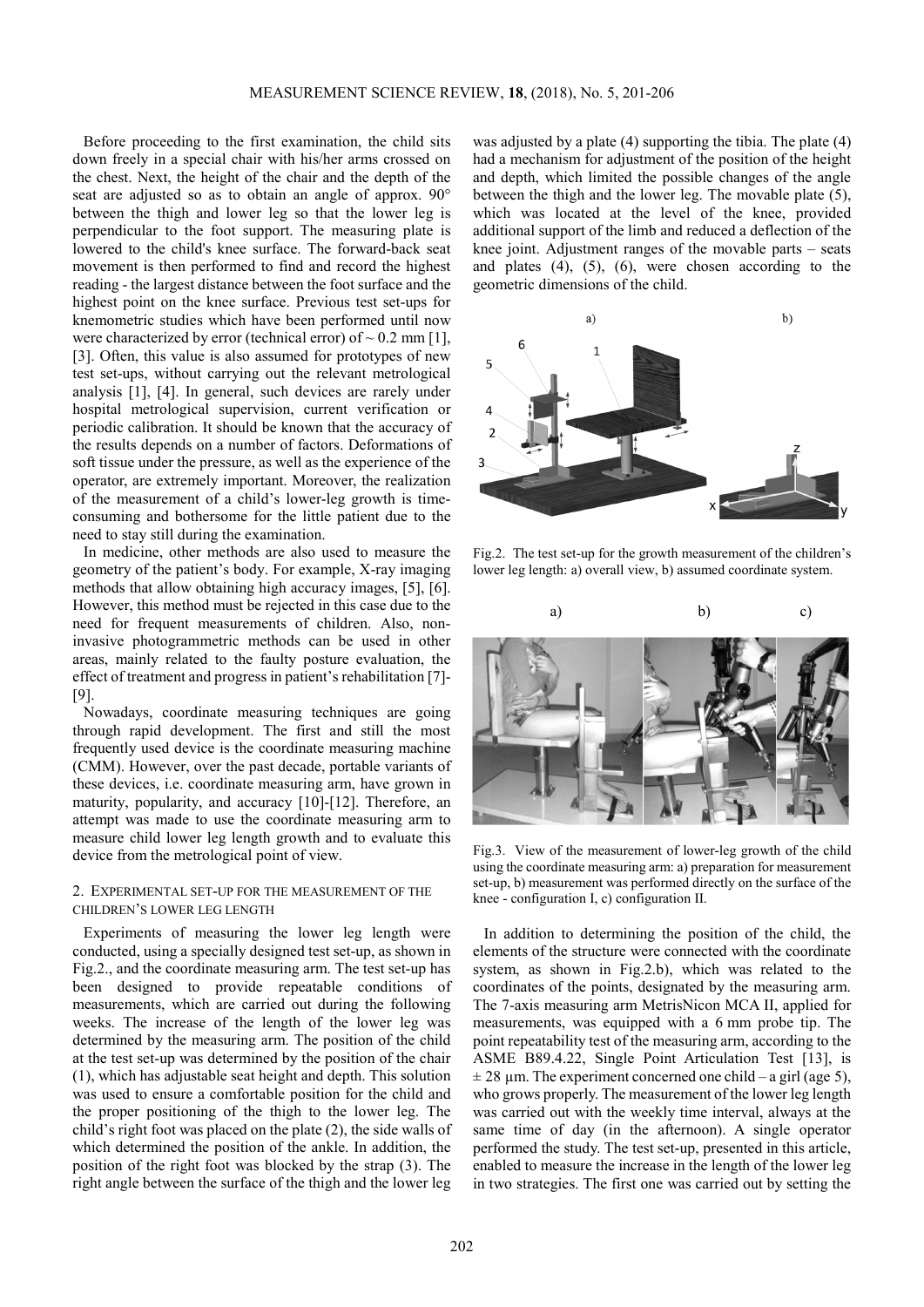test set-up as shown in Fig.3.b) (configuration I), at which the measurement was performed directly on the surface of the knee. The first preparation for the measurements was the setting of the position of the structural elements of the test setup in the way which provided the desired position of the limb but also a comfortable position for the child, as shown in Fig.3.a).

An adjustment of the modules of the set-up to the measured object has been carried out only once. Settings of the elements have not been changed throughout the study cycle. The first step, before each measurement, was the determination of the position of the coordinate system, as shown in Fig.2.b), in which the measurements were performed. In the next stage, the child was placed on the seat, with her arms crossed on her chest, Fig.3., similarly to knemometic measurements presented in the literature [1]. During one measurement day, three measurement sessions were carried out  $(j = 3)$ , and each session consisted of three series of measurements  $(k = 3)$ . One series of measurements consisted of measurement of coordinates of five points on the surface of the knee  $(n = 5)$ . These points located in the area of the topmost surface of the knee were chosen approximately, according to the subjective assessment of the operator. Then these points were marked on the skin of the child and were chosen again during the next weeks. The child would leave the test set-up between sessions; take a few steps and rest in any position.

The distance of each measuring point on the surface of the knee was determined separately in the normal direction to the XY plane (surface of plate 2). In the same direction (normal to the XY plane) the probe tip radius correction was performed. *LLL* was evaluated as an average distance calculated from 5 measuring points.

The second applied strategy was carried out as configuration II of the test set-up, as shown in Fig.3.c), using the plate (6), Fig.2.a), lowered on the surface of the knee. During this experiment, the plate (6), Fig.2.a), was a movable and fixed element of the structure, while the other elements remained unchanged in the initial position. In configuration II, the preparation for the measurements was carried out in the same way as in configuration I. After determining the correct position of the child at the test set-up, the position of the plate (6) was set. The selected position was blocked and then it was measured using a measuring arm, Fig.3.c). After an interval during the measurements, the activities related to the adjustment of the plate to the surface of the knee were repeated and another series of measurements were performed. The measurements were repeated three times  $(j = 3)$  each week.

### 3. RESULTS

Fig.4. presents the measured lengths, obtained in the following weeks at the test set-up in configuration I. Although the measurements were performed at the marked points, keeping the constant position of structural elements, it was very difficult to provide the same position of the child, who would leave the test set-up for a short break. Nevertheless, taking random errors into consideration, the changes of the lower leg length, described by the determined average values  $\overline{z_i}$  are visible.

Error bars, presented in Fig.4., correspond to the uncertainty values  $u_{zi}$  characterizing the designated values  $\overline{z_i}$ . The more detailed description of the method of estimation of these values can be found below. Values, shown in Fig.4., increase in the following weeks of measurements (for  $i = 1...7$ ), and the corresponding points are arranged on a straight line, with approximately a linear shape. Therefore, the obtained results reflect the increase in the length of the lower leg. Lack of marked values in weeks 4 and 5 is the result of the omission of study in that period. The "negative growth" of lower leg length, observed in weeks 8 and 9 is correlated with the reported disease and convalescence of the child at that time. This period was marked with gray color in Fig.4. Measured fragment of a limb consisted of the tibia, talus, calcaneus, ankle, knee joint, and the soft tissue of the heel and the knee [1]. Therefore, the changes observed in weeks 8 and 9 only affect the soft tissue area, despite its little share in the entire measured part of the limb. After a period of a disease, there was a break in the study. The studies were conducted again after a few weeks. Studies in weeks 16 and 17 were carried out in the child's good health. The values, obtained at that time, indicated that the process of the increase of lower leg length was just like in weeks 1 to 7 when the child was healthy as well.



Fig.4. The results of lower leg length obtained using the set-up in configuration I.

The measurement results obtained using the test set-up in configuration II were determined similarly as in the case of configuration I, the average values  $\overline{z_i}$ , as a function of time, Fig.5. Although there were fewer results collected in this configuration than the number of results obtained in configuration I, their graphical illustration shows the periods of good health and bad health of the child.

The results obtained in weeks 1 to 7 correspond to the changes observed during the measurements performed at the test set-up in configuration I, taking into account both the nature of these changes and their quantitative range. The results of measurements conducted in weeks 8 and 9 of measurements in this configuration also confirmed the occurrence of "negative growth" of the lower leg length, which is the result of dehydration of the body (caused by vomiting and diarrhea). By contrast, the study continued during week 17 can be related to the child's good health during this period as it was at the beginning of the measuring cycle.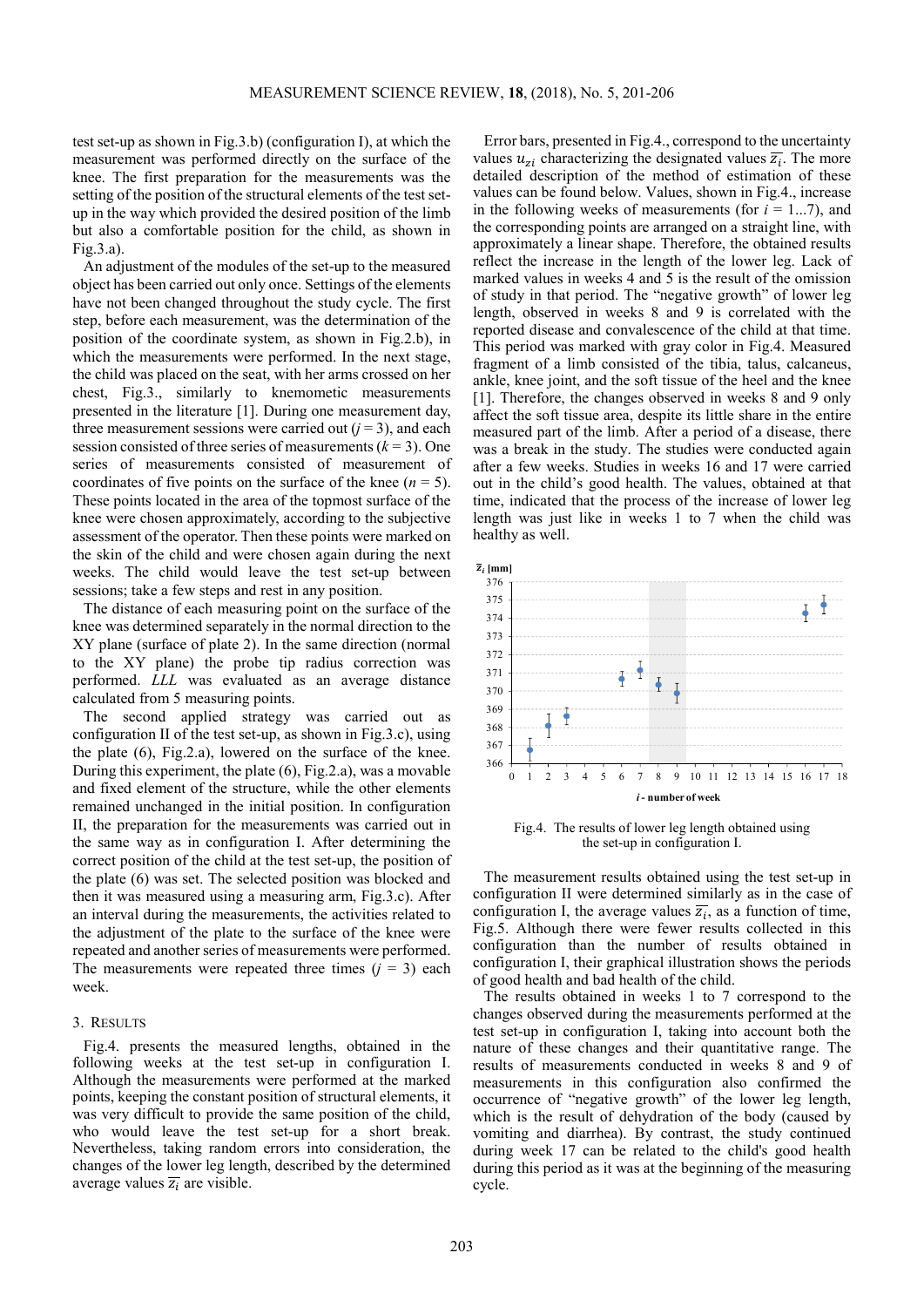Measures carried out at the test set-up in configurations I and II have produced similar results, although the process of their collection differed. Determination of the length of the lower leg, at the test set-up in configuration I required the child to maintain a constant position during the collection of measurements, namely a lot of concentration and cooperation with the operator. The applied structural solution of the test set-up in configuration II enabled to shorten the actual time of measurement. However, due to the limited capacity of the test set-up concerning the positioning of the plate (6), Fig.2., the time of preparation of the test set-up for the measurement was very long and also uncomfortable for the child.



Fig.5. The results of lower leg length obtained using the set-up in configuration II.

Another problem was the deflection of the soft tissue at the point when the contact tip touches the skin. This problem occurred during the measurements performed in configuration I. Despite the light structure of the measuring arm and its free movement, there was a deflection of the soft tissue under the pressure exerted by the operator. An attempt was made to measure the quantitative assessment of the pressure exerted by the operator, performing a series of measurements of the length in the *z*-axis at one point on the surface of the knee. The result was the standard deviation of 0.4 mm. It should be stressed that this value corresponds to the weekly increase of the lower leg length [1], [14], which shows that this issue is very important. The solution used in configuration II of the test set-up eliminated this problem during the performance of the measurements with the measuring arm. The plate (6), applied in this configuration, Fig.2., has an impact on the soft tissue. However, the pressure of the plate spreads on the larger surface of the knee.

## 4. METROLOGICAL ANALYSIS

Taking into consideration the coordinate values  $\overline{z_i}$ determined during the entire measurement cycle, a weekly increase of the lower leg length and the lower leg velocity (*LLV*) have been determined. For this purpose, the results, obtained in the weeks 8 and 9 of measurement, associated with an abnormal state of health of the child, were excluded. The value  $\overline{z_i}$  was characterized by the uncertainty  $u_{zi}$ . As it was stated above, at the test set-up with configuration I, the main sources of uncertainty included deflection of the soft

tissue, repeatability of the child's position and the error of the measuring arm.

In order to determine the standard uncertainty  $u_{1i}$ , whose source is the deflection of the soft tissue and the error of the measuring arm, an estimate of combined standard deviations  $s_i$  was used (where  $j = 1...3$ ). It was calculated from three series of measurements (one session), which is described by the following equation (1):

$$
u_{1i} = \sqrt{\frac{\sum_{j=1}^{3} \nu_j s_j^2}{m_i \sum_{j=1}^{3} \nu_j}},
$$
 (1)

where: *mi* - the total number of measurements made in the *i*th week,  $v_i$  - degrees of freedom of the *j*-th measurement session.

Uncertainty  $u_{2i}$  associated with the positioning repeatability of the child was estimated on the basis of the range *Rzj* of the value  $\overline{z_j}$ , determined in the *j*-measuring sessions. Combining uncertainties  $u_{1i}$  and  $u_{2i}$  enables the estimation of the uncertainty  $u_{zi}$  of the determined values  $\overline{z_i}$ .

Measurements in configuration II of the test set-up are not dependent on the operator influence and the soft tissue deflection occurs due to the pressure of the plate (6) on the surface of the knee. The range  $R_{zj}$  of the average values  $\overline{z_j}$ , calculated from *j*-series of measurement, is characterized with repeatability of the position of the child and position errors of the plate, so it is related to uncertainty  $u_{2i}$ . Deviation of the plate geometry, with its measurement at a fixed position, is expressed by the standard deviation *sj*. Uncertainty  $u_{1i}$ , associated with this deviation was estimated on the basis of the equation (1). Similarly, uncertainties  $u_{1i}$ and  $u_{2i}$  correspond to the assessment of the uncertainty  $u_{zi}$  for the values  $\overline{z_i}$ , at the test set-up in configuration II. The calculated values  $\overline{z_i}$  and the corresponding standard uncertainties *uzi* for configurations I and II are summarized in Table 1.

A linear regression [4], [15] was used to approximate the length of the lower leg because changes of this length were observed at the end of several weeks. Due to the fact that the uncertainties concern only points of one variable  $-z$ , and the values of uncertainty *uzi* which characterize it have different values in some points, weighted regression was applied. The weights of variable  $\overline{z_i}$  were determined on the basis of estimated uncertainties  $u_{zi}$ , from equation (2):

$$
w_i = (u_{zi})^{-2} . \t\t(2)
$$

The designated regression line was conducted with an omission of points corresponding to the measurement results from weeks 8 and 9. The regression coefficient *a*, calculated from equation (3) corresponds to the lower leg velocity (*LLV*):

$$
a = \frac{\sum_{i=1}^{N} w_i \cdot \sum_{i=1}^{N} w_i \cdot \sum_{i=1}^{N} w_i \cdot \sum_{i=1}^{N} w_i \cdot \sum_{i=1}^{N} w_i \cdot i}{\sum_{i=1}^{N} w_i \cdot \sum_{i=1}^{N} w_i \cdot i^2 - (\sum_{i=1}^{N} w_i \cdot i)^2},
$$
(3)

where *N* is a number of analyzed values  $\overline{z_i}$ .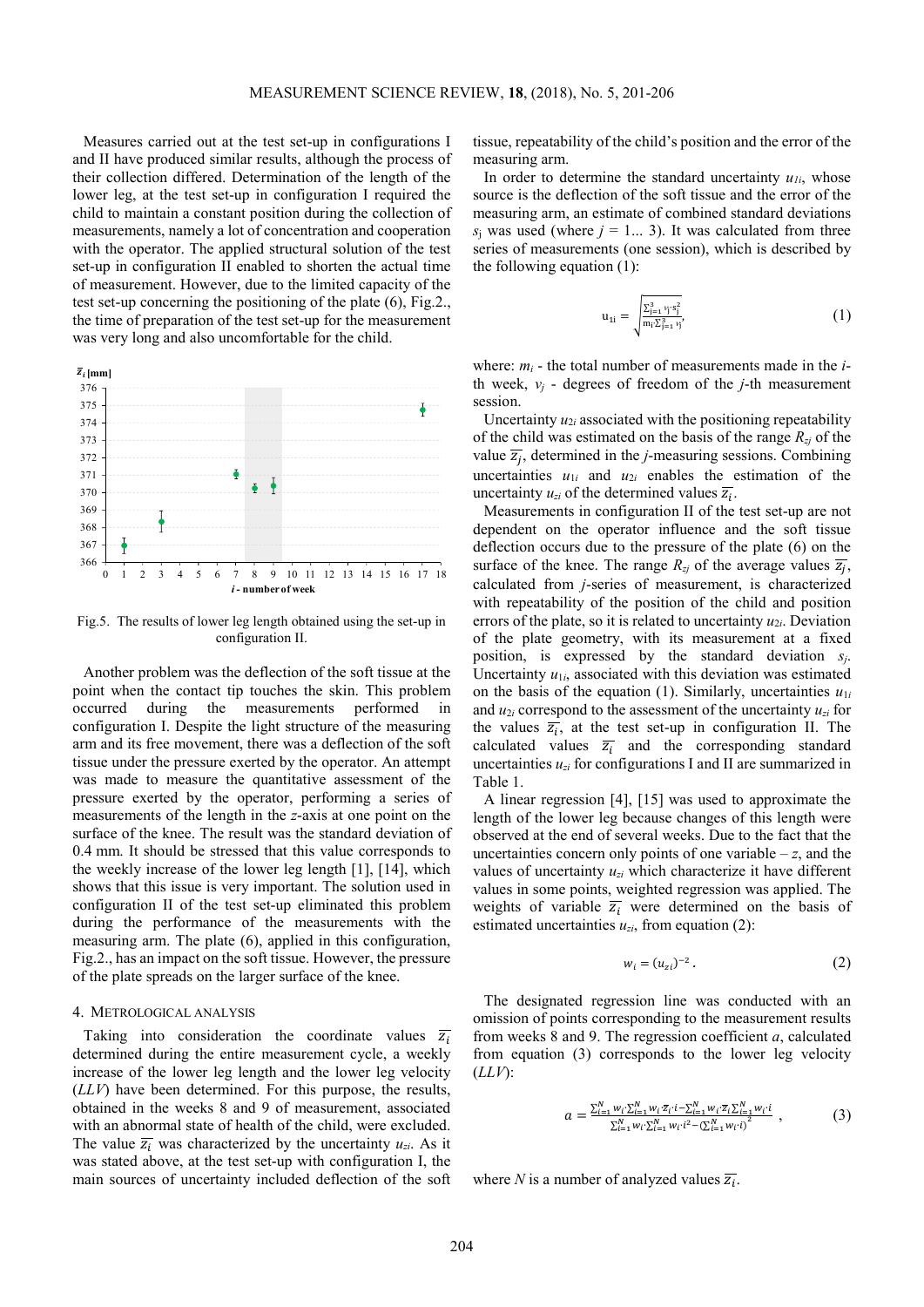| Week           | <b>Configuration I</b> |               | <b>Configuration II</b> |               |
|----------------|------------------------|---------------|-------------------------|---------------|
|                | $\overline{z}_i$ [mm]  | $u_{zi}$ [mm] | $\bar{z_i}$ [mm]        | $u_{zi}$ [mm] |
|                |                        |               |                         |               |
|                | 366.79                 | 0.62          | 366.98                  | 0.44          |
| $\overline{c}$ | 368.12                 | 0.66          |                         |               |
| 3              | 368.65                 | 0.47          | 368.35                  | 0.61          |
| 6              | 370.69                 | 0.42          |                         |               |
| 7              | 371.18                 | 0.47          | 371.07                  | 0.25          |
| 8              | 370.38                 | 0.36          | 370.27                  | 0.26          |
| $\mathbf Q$    | 369.91                 | 0.54          | 370.41                  | 0.46          |
| 16             | 374.31                 | 0.46          |                         |               |
| 17             | 374.77                 | 0.52          | 374.76                  | 0.37          |

Table 1. Summary of the average values of leg length and their uncertainties, measured at the set-up in the configuration I and II.

Determined *LLV* for measurements at the test set-up in configuration I is 0.44 mm/week, while for measurements in configuration II this value is 0.46 mm/week. The uncertainty  $u_a$  of the regression coefficient can be expressed as:

$$
u_a = \sqrt{\frac{\sum_{i=1}^{N} w_i}{\sum_{i=1}^{N} w_i \sum_{i=1}^{N} w_i \cdot i^2 - (\sum_{i=1}^{N} w_i \cdot i)^2}}.
$$
(4)

Uncertainty  $u_a$  determined for the results obtained from two configurations of the test set-up is the same and is 0.03 mm/week. Taking into consideration the distribution of values of the lower leg length, obtained in the *i*-th week of measurements, the standard error of estimate for the assumed linear regression model and corresponding uncertainty *uR* was determined. For this purpose, for each individual result *zjkn* the value  $(z_{jkn} - \tilde{z}_i)$  was determined, where  $\tilde{z}_i$  is the theoretical value resulting from the assumed regression model. The normality of the distribution of the determined error was confirmed. Taking into consideration the estimated value of  $u_a$  and  $u_R$ , a combined standard uncertainty and expanded uncertainty  $u_{LLV}$  was evaluated (Table 2.). Estimated expanded uncertainty  $u_{LLV}$  corresponds to a coverage probability  $\gamma$  = 95.45 % ( $k$  = 2). The above assumption results from the normal distribution of uncertainty  $u_R$  being the dominant component in the estimated uncertainty *uLLV*.

Table 2. The lower leg velocities and their expanded uncertainties.

|                         | $\mathbb{R}^2$ | LLV     | ULLV |
|-------------------------|----------------|---------|------|
| Test set-up             |                | mm/week |      |
| <b>Configuration I</b>  | 0.98           | 0.44    | 0.28 |
| <b>Configuration II</b> | 0.98           | 046     | በ 32 |

## 5. CONCLUSIONS

Studies described in this article show that the observation of the increase of the lower leg length of the child can be carried out with the use of the coordinate measuring arm. The studies enabled to track the process of growth of the child during a period of several weeks and to prepare a quantitative description of the study. Furthermore, the constructed test setup enabled to perform measurements in two configurations and to compare the changes in the lower leg length, observed in these two configuration strategies. For measurements in configurations I and II of the test set-up, designated values of the lower leg velocity are  $(0.44 \pm 0.28)$  mm/week and  $(0.46 \pm 0.32)$  mm/week, respectively, which confirms that the obtained results are consistent. It should also be noted that these values are consistent with the values described in the literature –  $0.4$  mm/week [1], [3], with a standard deviation of 0.3 mm/week [1] - for children of the same age group. Therefore, the carried-out studies show that the results obtained from the use of industrial measuring instrument as the coordinate measuring arm, correspond to the results of studies performed at specialist test set-ups for knemometric measuring. Attempts to estimate the uncertainty of the parameter *LLV* indicate that the contact measurements of the lower leg length are characterized by large uncertainties, often comparable to the value of the determined parameter *LLV*. This fact is mainly due to the difficulty of obtaining a repeatable position of the child at the test set-up and the deflection of the soft tissue. Nevertheless, these studies have proved that you can show the results corresponding to the periods of good health and bad health of the child from the determined values of the lower leg length. Furthermore, these studies have demonstrated the specificity of measurements connected with the fact that the tested object is a child. It should be noted that his/her age, temperament, the possibility of concentration, his/her general mental and physical state are very important factors, and although they are not metrological factors, they sometimes determine the success of the test.

Bearing in mind that the usefulness, and above all, the noninvasiveness of this kind of studies is a valuable source of information that can support the healing process, there is a need to look for other, better methods of measurements, for example, non-contact measurements. It must be taken into consideration that the accuracy of the measurements of length, in a situation where a child is the subject of the study or even a fragment of a limb, has its absolute quality limit of the obtained results.

### **REFERENCES**

- [1] Wolthers, O.D. (2010). Methodology and implications of knemometry in growth assessment of inhaled glucocorticoids. *Pediatric Allergy and Immunology*, 21, 190-198.
- [2] Valk, I.M., Langhout Chabloz, A.M.E., Smals, A.G.H., Kloppenborg, P.W.C., Cassorla, F.G., Schutte, E.A.S.T. (1983) Accurate measurement of the lower leg length and the ulnar length and its application in short term growth measurements. *Growth*, 47, 53-66.
- [3] Hulanicka, B, Gronkiewicz, L, Kozieł, S. (1999). *Wzrastanie dzieci: badanie knemometryczne*. Wrocław, Poland: Zakład Antropologii PAN. (in Polish)
- [4] Heuck, C., Ternowitz, T., Herlin, T., Wolthers, O.D. (1998). Knemometry in children with atopic dermatitis treated with topical glucocorticoids. *Pediatric Dermatology*, 15 (1), 7-11.
- [5] Ryniewicz, A. (2010). Accuracy assessment of shape mapping using computer tomography. *Metrology and Measurement Systems*, 17 (3), 481-492.